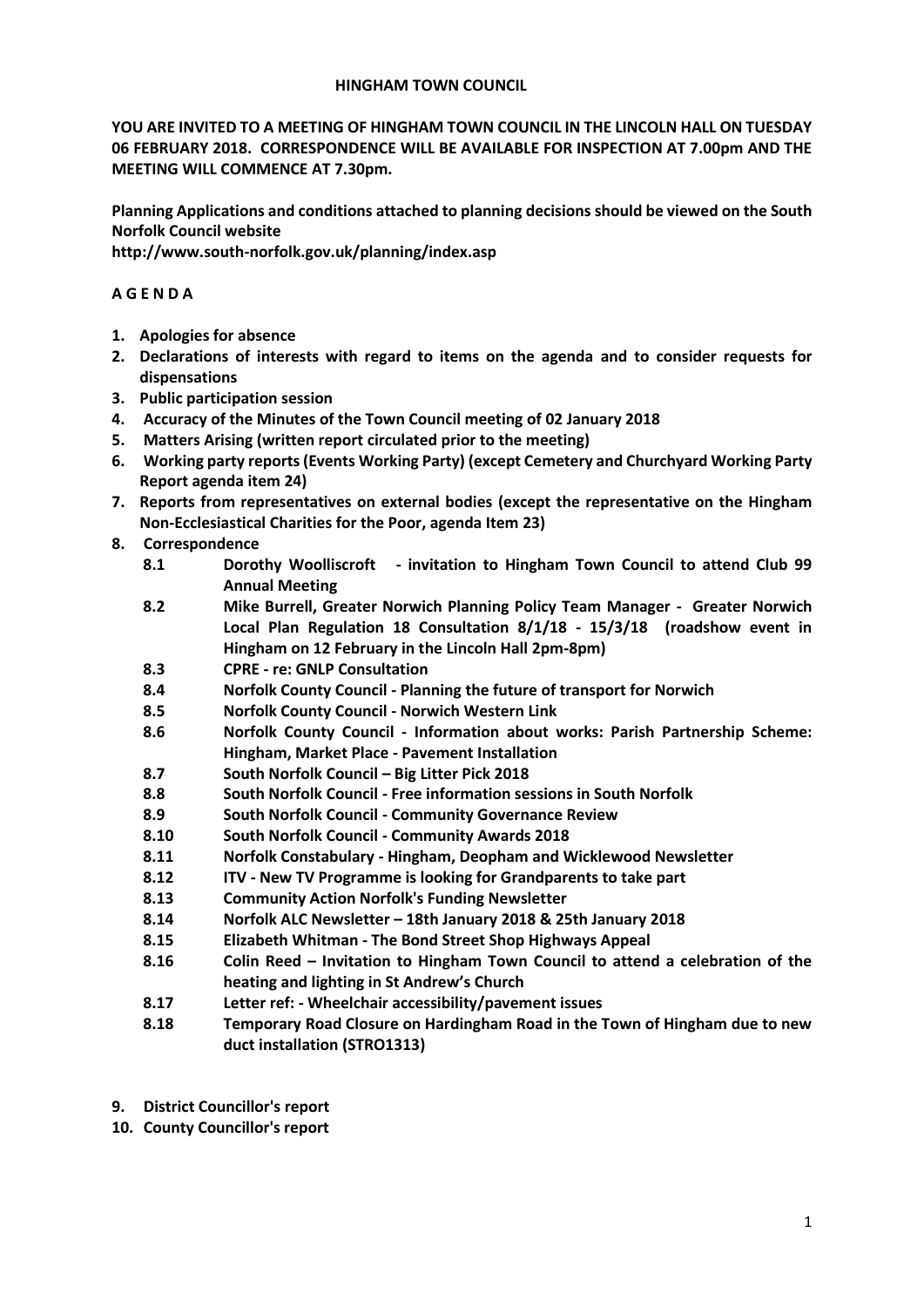## **11. Planning Decisions**

- 11.1 2018/0102 & 2018/0158 Pearces Farm Seamere Road Hingham NR9 4LP Discharge of condition 3 - details of new windows/doors of permission 2017/2174 Approval of details - Approved
- 11.2 2017/2926 18 Bond Street Hingham NR9 4HA Fell 2 birch trees - no objections
- 11.3 2017/2842 2 Greenacre Road Hingham Norfolk NR9 4HG Rear single storey extension - withdrawn
- 11.4 2017/2830 The Cottage 2 Dereham Road Hingham Norfolk NR9 4HU 2 x Holly – fell – no objections
- 11.5 2017/2821 2 Frost Row Bungalow Watton Road Hingham Norfolk NR9 4NW Erection of single storey extension to bungalow Approval with Conditions
- 11.6 2017/2638 27 Norwich Street Hingham NR9 4LJ Discharge of Condition 9 (Ground Gases or Vapours) of Permission 2016/0474 - Demolition of existing garage building (including the forecourt canopy) and construction of a new food convenience store (Use Class A1) with alterations to the car parking area. Approval of details - Approved
- 11.7 2017/1955 -Land Adj To 12 Lincoln Close Hingham Norfolk Discharge of Condition 5 of planning consent 2016/2681 – Contamination Approval of details - Approved
- 11.8 2017/1954 -8A Lincoln Close Hingham Norfolk Discharge of condition 6 of permission 2016/2872 – Contamination Approval of details - Approved

# **12. Planning Applications**

# **(as notified by SNC for consultation)**

- **12.1 2018/0063 - 1A Baxter Close Hingham NR9 4HZ Part two storey rear extension, replacement windows, replace front dormer tile to match and move the boiler to garage**
- **12.2 2018/0054 - 2 Greenacre Road Hingham NR9 4HG Resubmission Rear extension to dwelling**
- **12.3 2018/0030 Denlie 9 Bell Meadow Hingham Norfolk NR9 4HT Two storey extensions (to each end of the dwelling) incl. retrospective application to raise roof height to the northern extension (ref 2015/2023)**

## **(other applications where the Town Council is not a consultee)**

12.4 2018/0109 - 49A Admirals Walk Hingham NR9 4JL T1 - English Oak. Reduce the lowest branch growing towards the rear of the property to approx 6m, remove regrowth from the point of the old pruning point. Crown raise to 4m over the neighbours drive.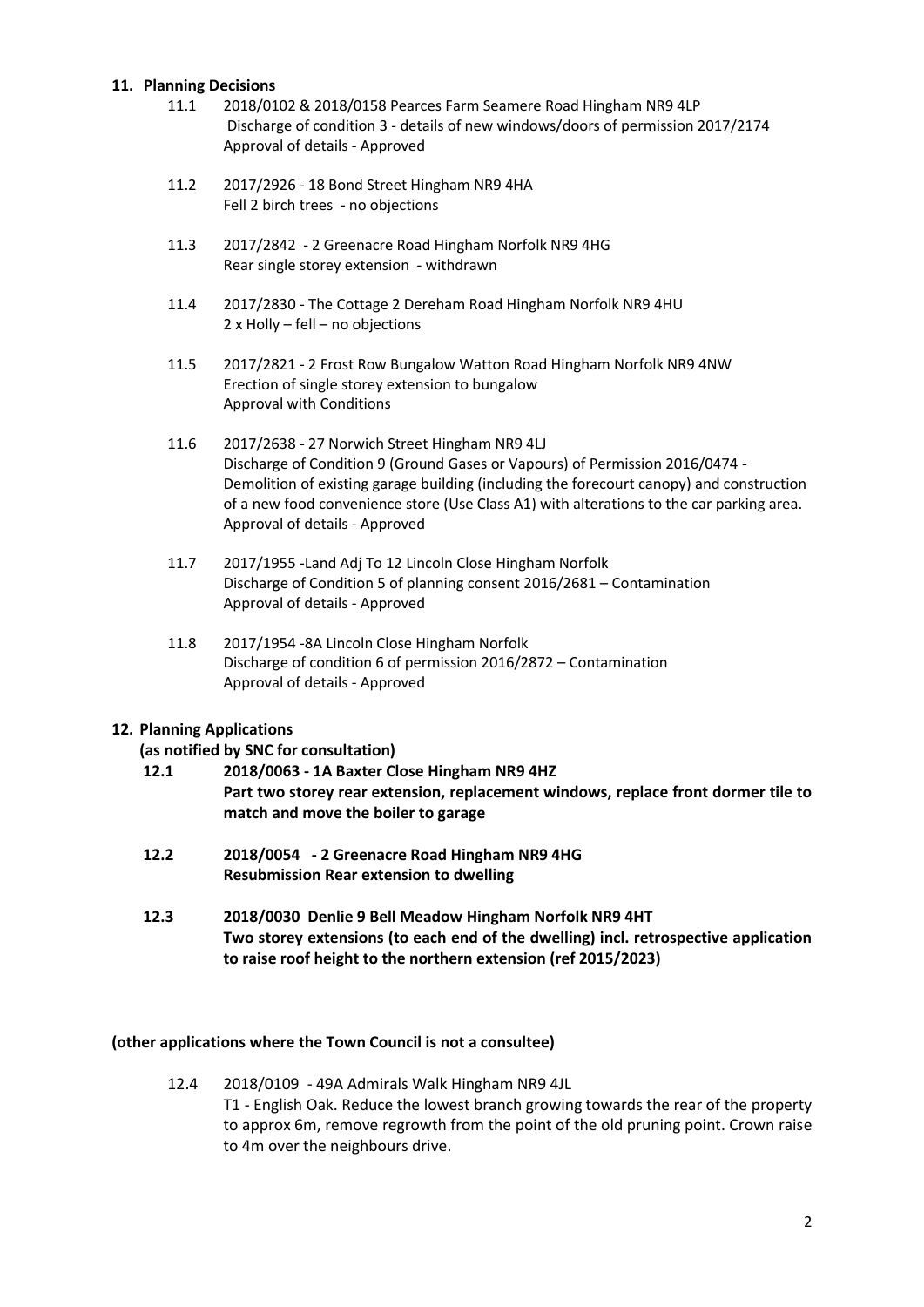- **13 Discuss the information as supplied by the Hingham Society for the creation of the Wildlife area (to include provision for a representative of the Hingham Society to address the Council/answer Council questions) including the following proposals:** 
	- **13.1 Proposal to remove the current provision of a BMX track from the sports field in favour of the land being incorporated in to the Hingham Society's plans for a Wildlife area**
	- **13.2 To consider the Memorandum of Understanding proposed by the Hingham Society**
- **14 Proposal to request that the Hingham Society remove or replace the wooden planter on Church Street (as it is disintegrating)**
- **15 To agree the type of door lock to be fitted to the (public) disabled toilet.**
- **16 To consider the Hingham Playing Field Association request for capital funding – ref: Sewer repairs**
- **17 To discuss issues with the street light at the Market Place end of Talley Alley**
- **18 To discuss the handling of correspondence and data protection issues**
- **19 Reminder of the date of the Annual Town Meeting – April 17th 2018 – and make any suggestions for a guest speaker**

#### **FINANCE**

**20 To agree the date for the next meeting of Finance Committee, proposed date 20th March 2018**

### **21 Accounts for Payment**

| <b>ACCOUNTS FOR PAYMENT 06 February 2018</b> |                           |                                 |
|----------------------------------------------|---------------------------|---------------------------------|
| <b>TOTAL</b>                                 | <b>PAYEE</b>              | <b>DETAILS</b>                  |
| £893.09                                      | <b>D RAMM</b>             | (wages 5 wks 880.01)            |
|                                              |                           | bin bags (4.98)                 |
|                                              |                           | toilet cleaning products (8.10) |
|                                              |                           |                                 |
| £694.74                                      | A DOE                     | <b>WAGES</b>                    |
| £16.48                                       | <b>NEST</b>               | <b>PENSION</b>                  |
| £300.00                                      | LINCOLN SOCIAL CENTRE     | HALL AND ROOM HIRE              |
| £21.53                                       | <b>FIRST COPY</b>         | <b>METERED PRINTING</b>         |
| £625.81                                      | E-ON                      | <b>STREET LIGHITNG</b>          |
| £294.19                                      | K AND M LIGHTING SERVICES | SERVICE CONTRACT                |
| £912.60                                      | <b>CYCLEWORKS</b>         | <b>CYCLE RACKS</b>              |
| £2,852.27                                    | <b>TTSR LTD</b>           | <b>GRASS CUTTING</b>            |
|                                              |                           |                                 |
| £6,610.71                                    | <b>TOTAL</b>              |                                 |
|                                              |                           |                                 |

# **22 'Exclusion of the Press and Public under the Public Bodies (Admission to Meetings) Act 1960 to discuss the following matters:'**

*The following agenda items will require reference to sensitive and confidential information.*

- **23 To receive a report from the Town Council representative on the Hingham Non-Ecclesiastical Charities for the Poor**
- **24 To receive and discuss the Cemetery and Church Yard Working Party Report and the report regarding the presale of Exclusive Right of Burial, including an address to the council by Rev. Colin Reed.**